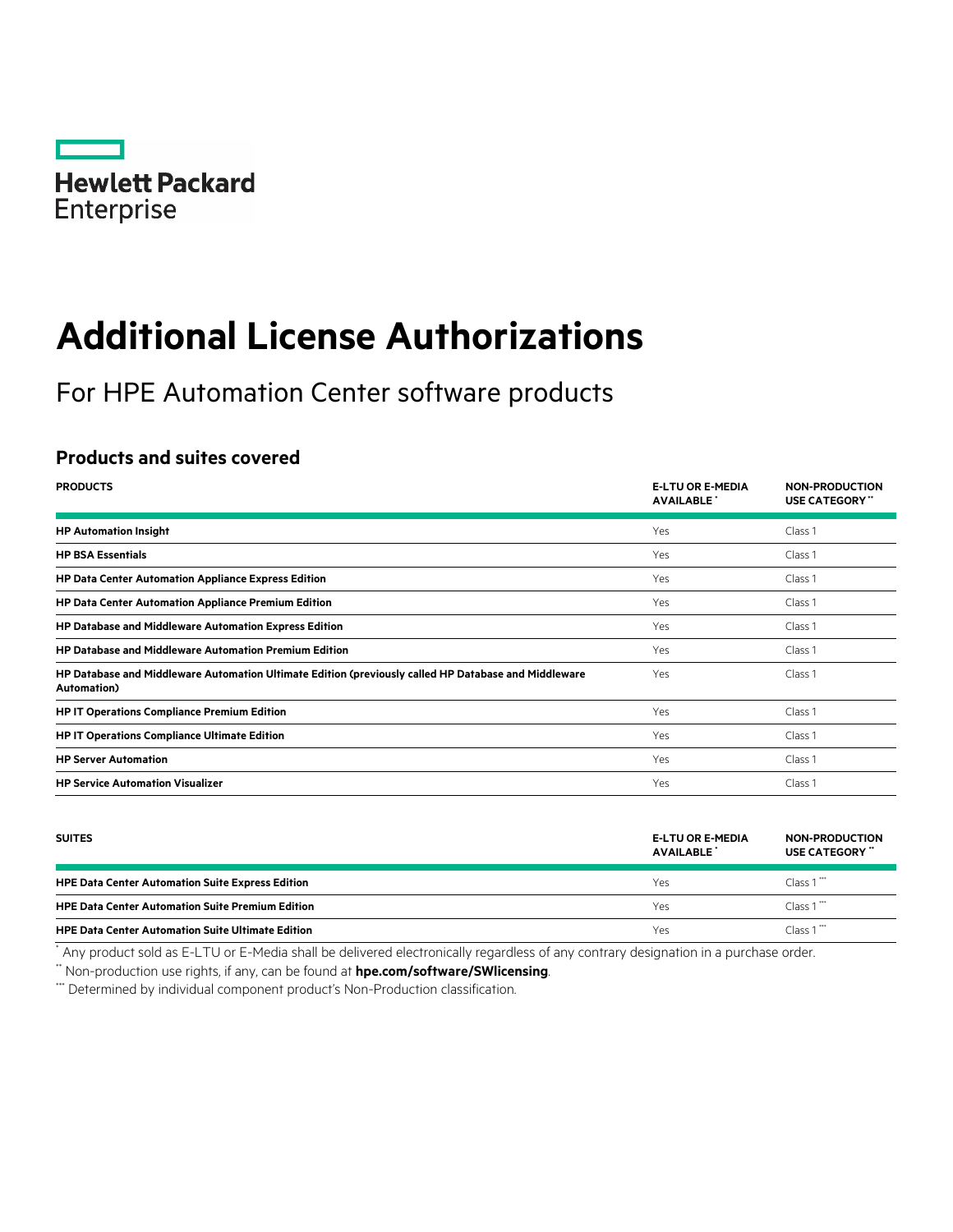# **Definitions**

Capitalized terms not otherwise defined in this ALA document are defined in the governing agreement.

| TERM                                                                                       | <b>DEFINITION</b>                                                                                                                                                                                                                                                                                                                                                                                                                               |  |
|--------------------------------------------------------------------------------------------|-------------------------------------------------------------------------------------------------------------------------------------------------------------------------------------------------------------------------------------------------------------------------------------------------------------------------------------------------------------------------------------------------------------------------------------------------|--|
| <b>Application Deployment</b><br><b>Manager / Application</b><br><b>Release Management</b> | means the tasks and processes associated with moving an application from development, through testing to production.                                                                                                                                                                                                                                                                                                                            |  |
| Application Instance or                                                                    | means a monitored environment running an instance of an application                                                                                                                                                                                                                                                                                                                                                                             |  |
| <b>AppInstance</b>                                                                         | • For .NET based application, Applnstance is one windows process that runs .net (one worker processes).                                                                                                                                                                                                                                                                                                                                         |  |
|                                                                                            | • For Citrix, AppInstance is any monitored XenApp, XenServer, XenDesktop, Web Interface, License Server, Provisioning Services, or Secure<br>Gateway hosted on one hostname.                                                                                                                                                                                                                                                                    |  |
|                                                                                            | • For DB2 databases, an AppInstance is one DB2 Database Instance as identified by a DB2 Instance User on a given system. For EMC<br>Documentum, Applnstance is any monitored Content Server, Index Server, xPlore Indexing Server, Web Based Applications (WebTop, DA,<br>DAM), Web Content Publishing Services (SCS, IDS), Distributed Content Services (BOCS, DMS), or Content Transformation Services (DTS,<br>ADTS) hosted on one hostname. |  |
|                                                                                            | • For Java based applications, AppInstance is one JVM.                                                                                                                                                                                                                                                                                                                                                                                          |  |
|                                                                                            | • For Microsoft® Enterprise Servers (e.g., Exchange, Active Directory, Office Communications Server, Sharepoint, Biztalk, ISA etc.) Applnstance is<br>any monitored installation of any of the Servers.                                                                                                                                                                                                                                         |  |
|                                                                                            | • For Microsoft SQL Server, AppInstance is one SQL Server service with its own port, logins and set of system and user Databases.                                                                                                                                                                                                                                                                                                               |  |
|                                                                                            | • For an Oracle database, AppInstance is one SID (Oracle system ID) in a database environment, including the RDBMS software, table structure,<br>stored procedures and other functionality.                                                                                                                                                                                                                                                     |  |
|                                                                                            | • For PeopleTools servers, an Applnstance is one of Application Server, Batch Server (Process Scheduler), Database Server, Web Server.                                                                                                                                                                                                                                                                                                          |  |
|                                                                                            | • For SAP Netweaver ABAP stack, AppInstance is one Dialog or Central Instance. For Netweaver Java stack, AppInstance is one JVM. Technically,<br>for SAP Netweaver Applnstance is the unique combination of the hostname, System ID of the SAP system and System Number of the SAP<br>system (two-digit numeric value) to identify an Instance.                                                                                                 |  |
|                                                                                            | • For Siebel, AppInstance is one Database Instance, one application server or one web server. For Siebel CRM, AppInstance is any monitored<br>Siebel application server, Gateway name server, web server with Web Server Extension, Siebel Analytics, or Oracle Business Intelligence services<br>hosted on one hostname.                                                                                                                       |  |
|                                                                                            | • For Sybase and Informix Server, AppInstance is one Server with its own logins and set of system and user Databases.                                                                                                                                                                                                                                                                                                                           |  |
|                                                                                            | • For Tuxedo servers, AppInstance is one Tuxedo Instance.                                                                                                                                                                                                                                                                                                                                                                                       |  |
|                                                                                            | • For Web Application Servers, Applnstance is one Server that runs on a Java Virtual Machine (JVM) and has its own configuration.                                                                                                                                                                                                                                                                                                               |  |
|                                                                                            | • For WebSphere, WebLogic and JBoss Application Servers, an Applnstance is one JVM that can be deployed standalone or clustered, and hosts<br>and executes Java EE applications. For WMQ Applnstance is one MQ Queue Manager instance.                                                                                                                                                                                                          |  |
|                                                                                            | • For CICS and IMS applications, Applnstance is one CICS/IMS region that the monitored application (or part of it) is being hosted in.                                                                                                                                                                                                                                                                                                          |  |
| <b>Application Server</b>                                                                  | means software that can be deployed standalone or clustered and has the sole purpose of acting as a container that hosts and executes one or<br>more applications. Application Servers are typically J2EE application servers or .Net application servers.                                                                                                                                                                                      |  |
| <b>Compliance Management</b>                                                               | means the process of proactively establishing and applying compliance policies including patch levels and configuration standards.                                                                                                                                                                                                                                                                                                              |  |
| Connector or Conn                                                                          | means an integration element to a certain software, format or function through use of the HP software product.                                                                                                                                                                                                                                                                                                                                  |  |
| Core                                                                                       | means the server side component of software. Is typically complemented by an Agent component.                                                                                                                                                                                                                                                                                                                                                   |  |
| Database                                                                                   | means application data including table structure, stored procedures, and other functionality that runs on a Database Instance.                                                                                                                                                                                                                                                                                                                  |  |
| <b>Database Instance</b>                                                                   | means a software application that has the sole purpose of acting as a container that hosts and executes one or more Databases                                                                                                                                                                                                                                                                                                                   |  |
|                                                                                            | • For Microsoft SQL Server, Database Instance is one SQL Server Service with its own port, logins and set of system and user Databases.                                                                                                                                                                                                                                                                                                         |  |
|                                                                                            | • For an Oracle database, Database Instance is one SID (Oracle system ID) in a database environment, including the RDBMS software, table<br>structure, stored procedures and other functionality. For Oracle RAC, each Instance referencing a database environment is a Database Instance.                                                                                                                                                      |  |
|                                                                                            | • For DB2 databases, Database Instance is one DB2 Database Instance as identified by a DB2 Instance with its User, TCP/IP service port on a<br>given system.                                                                                                                                                                                                                                                                                    |  |
|                                                                                            | • For Sybase and Informix Server, Database Instance is one Server (SAP Sybase Adaptive Server) with its own login, Dataserver port and set of<br>system and user Databases.                                                                                                                                                                                                                                                                     |  |
| Device or Dev                                                                              | means an addressable entity, physical or virtual, including but not limited to router, switch, bridge, hub, server, PC, laptop, handheld device or<br>printer that resides within the range defined for interrogation and asset tracking.                                                                                                                                                                                                       |  |
| E-LTU and E-Media                                                                          | means products which are electronically delivered only, and as such any references to FOB Destination or delivery methods that are stated on<br>Your purchase order other than electronic shall be null and void with respect to these E-LTU or E-Media products.                                                                                                                                                                               |  |
| Implementation                                                                             | means an installation of the software on a single Server or installed on a cluster of Servers which work together as a single installation of the<br>software.                                                                                                                                                                                                                                                                                  |  |
| Instance                                                                                   | means each Implementation of the application installed on a Server.                                                                                                                                                                                                                                                                                                                                                                             |  |
| <b>Internal Use</b>                                                                        | means access and Use of the software for purposes of supporting your internal operations or functions.                                                                                                                                                                                                                                                                                                                                          |  |
|                                                                                            |                                                                                                                                                                                                                                                                                                                                                                                                                                                 |  |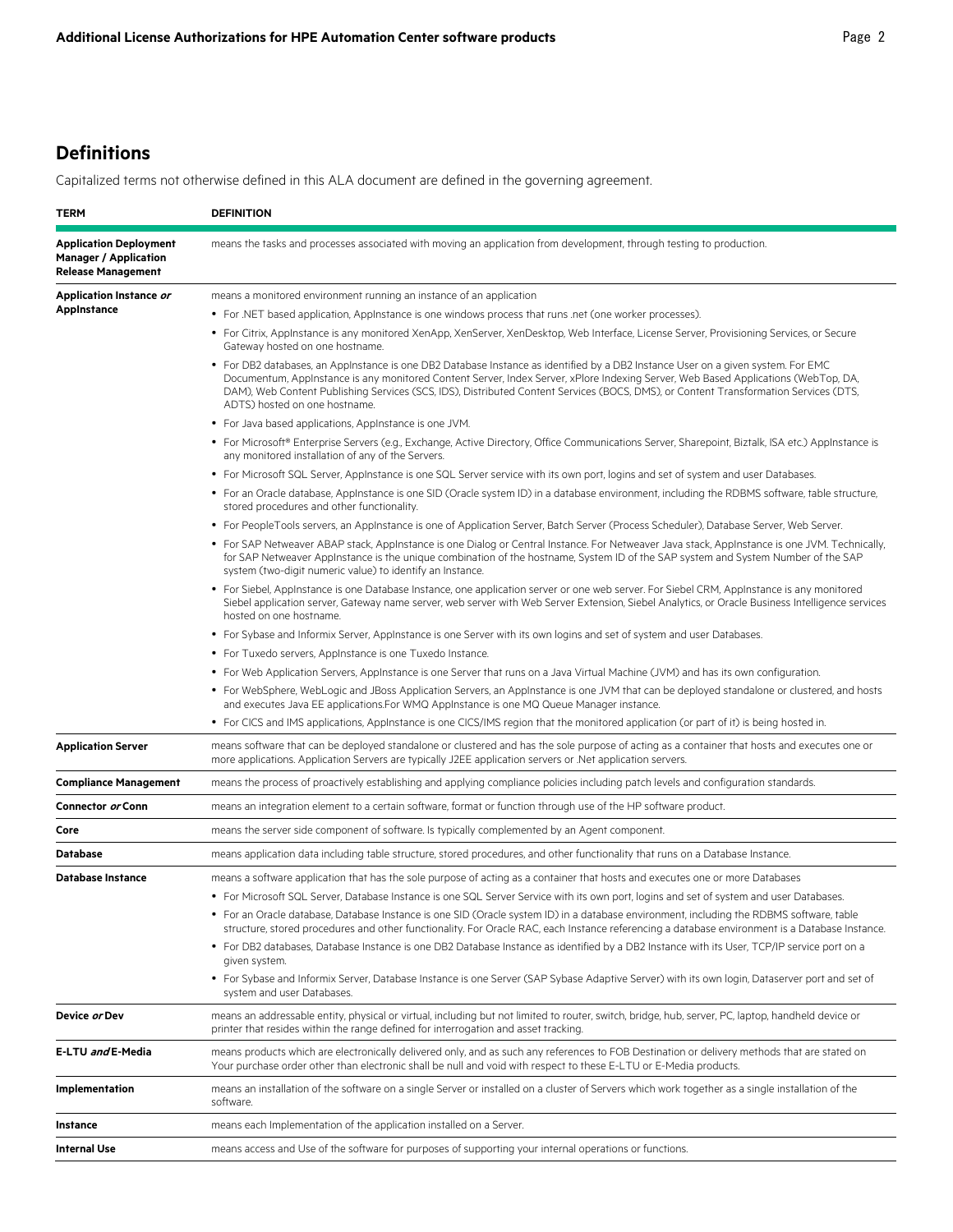**TERM DEFINITION**

| LTU                                                   | means License To Use.                                                                                                                                                                                                                                                                                                                                                                                                                                                                                                                                                                                                                                                                                                                                    |  |
|-------------------------------------------------------|----------------------------------------------------------------------------------------------------------------------------------------------------------------------------------------------------------------------------------------------------------------------------------------------------------------------------------------------------------------------------------------------------------------------------------------------------------------------------------------------------------------------------------------------------------------------------------------------------------------------------------------------------------------------------------------------------------------------------------------------------------|--|
| Managed Entity or<br>Mgd Enti                         | means an addressable entity such as an operating system, middleware Instance, Database or application as specified in the software specific<br>license terms below.                                                                                                                                                                                                                                                                                                                                                                                                                                                                                                                                                                                      |  |
| <b>Network Node</b>                                   | means a managed Device (module) that has its own configuration. Note: Network Devices and Nodes are not always the same thing e.g. a switch<br>(one Network Device) may have three nodes: one switching card, one routing card and one backup routing card.                                                                                                                                                                                                                                                                                                                                                                                                                                                                                              |  |
| <b>Operating System Instance</b><br>or OS Inst or OSI | means each implementation of the bootable program that can be installed onto a physical system or a partition, such as system Virtual Machines,<br>virtual environments, virtual private servers, containers, quests and zones within the physical system. A physical system can contain multiple<br>Operating System Instances. A container means a system partition based on software rather than hardware. Guests means a VM system running<br>on a host system where the host runs its own complete OS Instance (as opposed to a hypervisor), like VMware Workstation. Zone means<br>Oracle/Sun Solaris specific nomenclature for a software partition which can run a virtual OS instance including but not limited to Sparse, native,<br>and ipkg. |  |
| <b>Patching and Provisioning</b>                      | means the act of applying patches to servers and the process of provisioning software such as operating systems, middleware etc. to physical or<br>Virtual Machines.                                                                                                                                                                                                                                                                                                                                                                                                                                                                                                                                                                                     |  |
| <b>Points</b>                                         | means the numerical tracking system representing the total number of metrics you are authorized to execute.                                                                                                                                                                                                                                                                                                                                                                                                                                                                                                                                                                                                                                              |  |
| <b>Reported Server Element</b>                        | means an element under management by Service Automation that is imported into or HP BSA Essentials.                                                                                                                                                                                                                                                                                                                                                                                                                                                                                                                                                                                                                                                      |  |
| <b>Reported Non-Server</b><br><b>Element</b>          | means an element that is either under a Network Automation node or an Application Storage Automation Managed Storage element that is<br>imported into or HP BSA Essentials.                                                                                                                                                                                                                                                                                                                                                                                                                                                                                                                                                                              |  |
| <b>SA Agent</b>                                       | means an Agent that is designed to interoperate with the Server Automation Core.                                                                                                                                                                                                                                                                                                                                                                                                                                                                                                                                                                                                                                                                         |  |
| <b>Satellite</b>                                      | means gateway software that interoperates with a standard Core or a Non-Production Core.                                                                                                                                                                                                                                                                                                                                                                                                                                                                                                                                                                                                                                                                 |  |
| Server                                                | means any designated computer system in which an Instance or Instances of the software is installed.                                                                                                                                                                                                                                                                                                                                                                                                                                                                                                                                                                                                                                                     |  |
| Solution Pack <i>or</i> SolPk                         | means software that is imported into HP Database and Middleware Automation that provides specific pre-packaged automation capabilities.                                                                                                                                                                                                                                                                                                                                                                                                                                                                                                                                                                                                                  |  |
| <b>Suite</b>                                          | means two or more software products combined into a single license offering or a single software product which includes two or more licenses.<br>The specific software products included in a Suite are specified in the Software Specific License Terms below. Software products included in a<br>Suite are governed by the individual authorizations and use restrictions associated with each software product, except where specified in the<br>specific Suite software specific license terms below.                                                                                                                                                                                                                                                |  |
| Term License to Use or<br><b>Term LTU</b>             | means a software License To Use (LTU) which indicates in its license description that the license is valid for a specific period of time such as One<br>Month(1M), One Year(1Y) etc. Term LTU's are not perpetual licenses.                                                                                                                                                                                                                                                                                                                                                                                                                                                                                                                              |  |
| <b>Term Support</b>                                   | means a fixed period support offering that is only valid during the time period of the associated Term LTU.                                                                                                                                                                                                                                                                                                                                                                                                                                                                                                                                                                                                                                              |  |
| Universal Agent                                       | means an Agent running on a single Operating System Instance.                                                                                                                                                                                                                                                                                                                                                                                                                                                                                                                                                                                                                                                                                            |  |
| Unlimited                                             | means without restrictions in terms of number of systems, devices or media, depending on the context.                                                                                                                                                                                                                                                                                                                                                                                                                                                                                                                                                                                                                                                    |  |
| Use                                                   | means to install, store, load, execute and display one copy of the software.                                                                                                                                                                                                                                                                                                                                                                                                                                                                                                                                                                                                                                                                             |  |
| User                                                  | means a user whose Use is restricted to the type of software that is being licensed.                                                                                                                                                                                                                                                                                                                                                                                                                                                                                                                                                                                                                                                                     |  |
| <b>Virtual Appliance</b>                              | means a Virtual Machine image designed to run on a virtualization platform (e.g., VirtualBox, Xen, VMware vCenter, Workstation, Parallels<br>Workstation).                                                                                                                                                                                                                                                                                                                                                                                                                                                                                                                                                                                               |  |
| Virtual Machine(s) or VM(s)                           | means a computer that does not physically exist but is simulated by another computer.                                                                                                                                                                                                                                                                                                                                                                                                                                                                                                                                                                                                                                                                    |  |

## **Software specific license terms**

Software products with software specific license terms are described below. Software products covered by this ALA document (as listed above) and not covered in this section do not have software specific license terms.

#### **HP Automation Insight**

HP Automation Insight is licensed by Operating System Instance.

#### **HP BSA Essentials (previously called HP Service Automation Reporter)**

HP BSA Essentials Connector to BMC Atrium CMDB is licensed per HP BSA Essentials deployment and may only be used to connect to BMC Atrium Configuration Management Databases.

#### **HP Data Center Automation Appliance Express Edition**

HP Data Center Automation Appliance (DCAA) Express Edition is a Virtual Appliance licensed up to 750 Operating System Instances. Each Operating System instance entitles you to 1 HP Server Automation OS Instance and 1 HP Operations Orchestration Server and Storage Node. For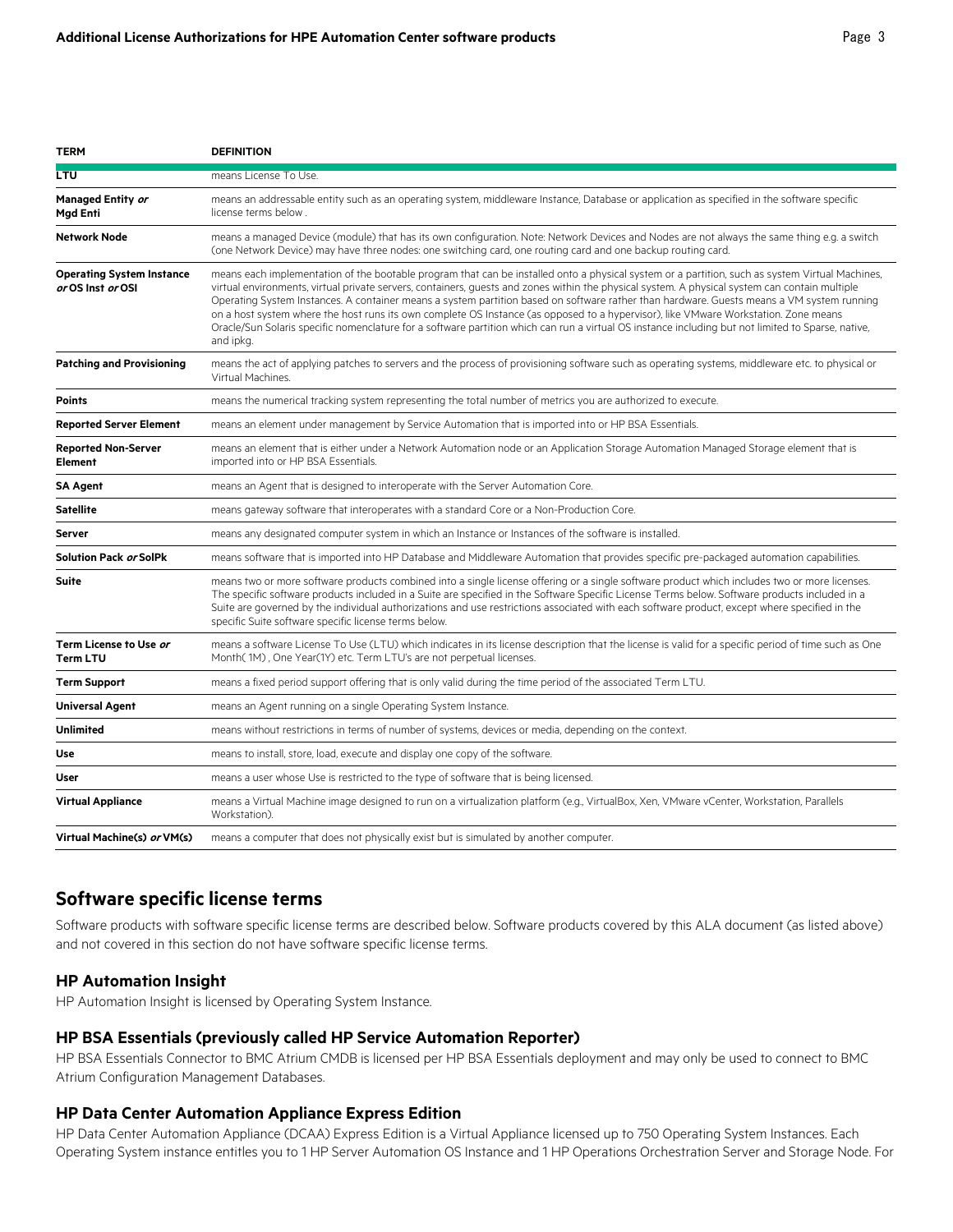HP Operations Orchestration Server and Storage Node (previously called HP Operations Orchestration Enterprise Orchestrated Node) the Node can represent OS Instances on a physical Device, a Virtual Machine, and storage arrays.

The HP DCAA Express Edition license does not include Audit & Compliance, management of Solaris servers, Multi-Master, Service Automation Visualizer (SAV) Server Automation functionality or High Availability & clustering Operations Orchestration functionality. An HP DCAA Express Edition license only includes entitlement to these HP Operations Orchestration content packs: HP OO Community, Base, HP Server Automation, Operating Systems and HP Solutions content packs. An HP DCAA Express Edition license does not include use of hybrid cloud management, cloud brokering capabilities, cloud analytics or integration with HP Codar. Resource provider support in HP DCAA 1.0 is restricted to the HP Server Automation module available as part of HP DCAA Express Edition.

#### **HP Data Center Automation Appliance Premium Edition**

HP Data Center Automation Appliance (DCAA) Premium Edition is a Virtual Appliance licensed up to 3,000 Operating System Instances. Each Operating System instance entitles you to 1 HP Server Automation OS Instance and 1 HP Operations Orchestration Server and Storage Node. For HP Operations Orchestration Server and Storage Node (previously called HP Operations Orchestration Enterprise Orchestrated Node) the Node can represent OS Instances on a physical Device, a Virtual Machine, and storage arrays.

The HP DCAA Premium Edition license does not include use of the Multi-Master and Service Automation Visualizer (SAV) Server Automation functionality or High Availability & clustering Operations Orchestration functionality. An HP DCAA Premium Edition license only includes entitlement to these HP Operations Orchestration content packs: HP OO Community, Base, HP Server Automation, Operating Systems, Business Applications, HP Solutions, IT Operations and Virtualization content packs. An HP DCAA Premium Edition license does not include use of hybrid cloud management, cloud brokering capabilities, cloud analytics or integration with HP Codar. Resource provider support in HP DCAA 1.0 is restricted to the HP Server Automation module available as part of HP DCAA Premium Edition.

#### **HP Database and Middleware Automation Express Edition**

HP Database and Middleware Automation Express Edition is licensed by Operating System Instance and there is:

- A limit of 10 Database Instances allowed per OS Instance license, with each Database Instance authorized to host an Unlimited number of Databases.
- A limit of 10 Application Instances allowed per OS Instance license.

Every target OS Instance requires a license of HP Database and Middleware Automation Express Edition, and a license of either HP Operations Orchestration Enterprise O-Node or HP Operations Orchestration CloudFlex O-Node, regardless of whether executing HPE or non-HPE workflow content.

#### **HP Database and Middleware Automation Premium Edition**

HP Database and Middleware Automation Premium Edition is licensed by Operating System Instance and there is:

- A limit of 10 Database Instances allowed per OS Instance license, with each Database Instance authorized to host an Unlimited number of **Databases**
- A limit of 10 Application Instances allowed per OS Instance license.

Every target OS Instance requires a license of HP Database and Middleware Automation Premium Edition, and a license of either HP Operations Orchestration Enterprise O-Node or HP Operations Orchestration CloudFlex O-Node, regardless of whether executing HP or non-HP workflow content.

## **HP Database and Middleware Automation Ultimate Edition (previously called HP Database and Middleware Automation)**

HP Database and Middleware Automation Ultimate Edition is licensed as follows.

- The HP Database and Middleware Automation Database Module is licensed by Operating System Instance and there is a limit of 10 Database Instances allowed per OS Instance license, with each Database Instance authorized to host an Unlimited number of Databases.
- The HP Database and Middleware Automation Application Server Module is licensed by Operating System Instance and there is a limit of 10 Application Instances allowed per OS Instance license.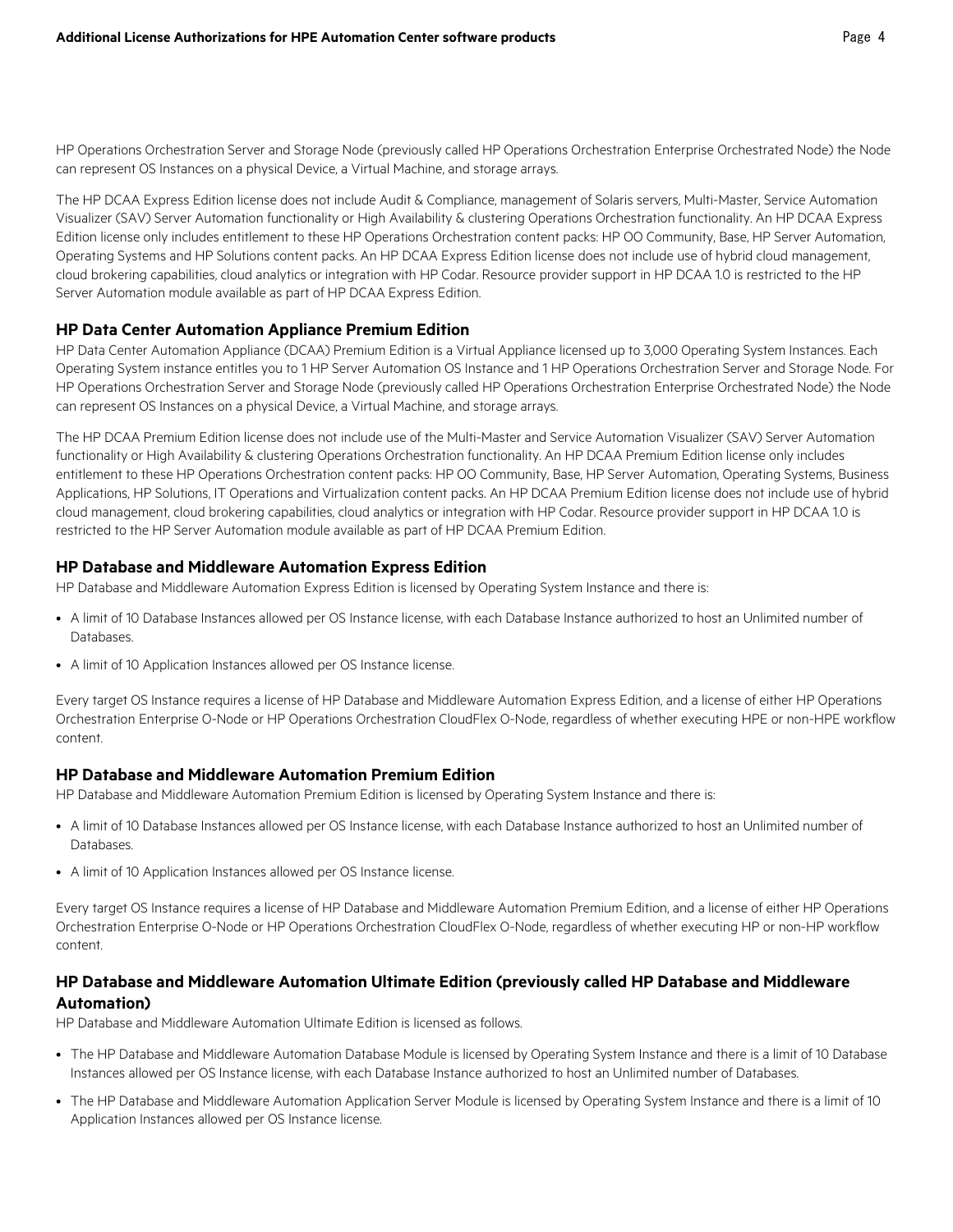Every target OS Instance requires a license of HP Database and Middleware Automation Database Module or HP Database and Middleware Automation Application Server Module regardless of whether executing HPE or non-HPE workflow content.

HP Database & Middleware Automation licensed per OS Instance is only licensed to customers who purchased such licenses between June 1, 2015 and December 1, 2015:

- HP Database and Middleware Automation includes HP Database and Middleware Automation Express Edition capabilities, and as such, is subject to the licensing requirements of HP Database and Middleware Automation Express Edition, defined above, for target OS instances running Database and Middleware Automation Express Edition content.
- HP Database and Middleware Automation includes HP Database and Middleware Automation Express Edition capabilities, and as such, is subject to the licensing requirements of HP Database and Middleware Automation Express Edition defined above for target OS Instances running HP Database and Middleware Automation Express Edition content.

HP Database and Middleware Automation licensed per Database Instance and Application Instance is only licensed to customers who purchased such licenses between December 1, 2013 and May 1, 2014:

- The Database Module is licenses by Database Instance
- The Application Server Module is licensed by Application Instance.

HP Database and Middleware Automation licensed per OS Instance is only licensed to customers who purchased such licenses between September 1, 2012 and December 1, 2013:

- For the Database Solution Pack a Managed Entity is defined as an Operating System Instance.
- For the Application Server Solution Pack a Managed Entity is defined as an Operating System Instance.

HP Database and Middleware Automation licensed per Solution Pack and per Managed Entity is only licensed to customers who purchased such licenses prior to September 1, 2012:

- For the Database Provisioning Solution Pack and the Application Server Provisioning Solution Pack a Managed Entity is defined as an Operating System Instance.
- For the Advanced Database Provisioning Solution Pack and the Advanced Database Patching Solution Pack, a Managed Entity is defined as a Database Instance.
- For the Database Compliance Solution Pack, a Managed Entity is defined as a Database Instance.
- For the Database Release Management Solution Pack, a Managed Entity is defined as a Database.
- For the Application Server Release Management Solution Pack, a Managed Entity is defined as an Application Server.

#### **HP IT Operations Compliance Premium Edition, HP IT Operations Compliance Ultimate Edition**

HP IT Operations Compliance Premium Edition and HP IT Operations Compliance Ultimate Edition are licensed by Operating System Instance.

#### **HP Server Automation**

HP Server Automation includes a license to HPE Operations Bridge Reporter. Until December 20, 2015, HP Server Automation 10.10 and higher included a license of HP Automation Insight; older versions of HP Server Automation included a license of HP BSA Essentials. Customers who have previously installed HP Automation Insight or HP BSA Essentials may continue to use those products. These HPE Operations Bridge Reporter, HP Automation Insight and HP BSA Essentials licenses can only be used in conjunction with HP Server Automation. HP Server Automation Enterprise Plus, Enterprise Edition and Starter Editions require an Oracle database; the license to run Oracle is not included with HP Server Automation. Customers are expected to purchase their license directly from Oracle or to Use an existing license.

HP Server Automation Premium Edition (previously called HP Server Automation Standard) is licensed by Operating System Instance and can be used in environments with up to 3,000 Operating System Instances for the purpose of Provisioning, Patching, Software Management and Compliance. HP Server Automation Premium Edition does not include Multi-Master, Satellite and Service Automation Visualizer (SAV) functionality.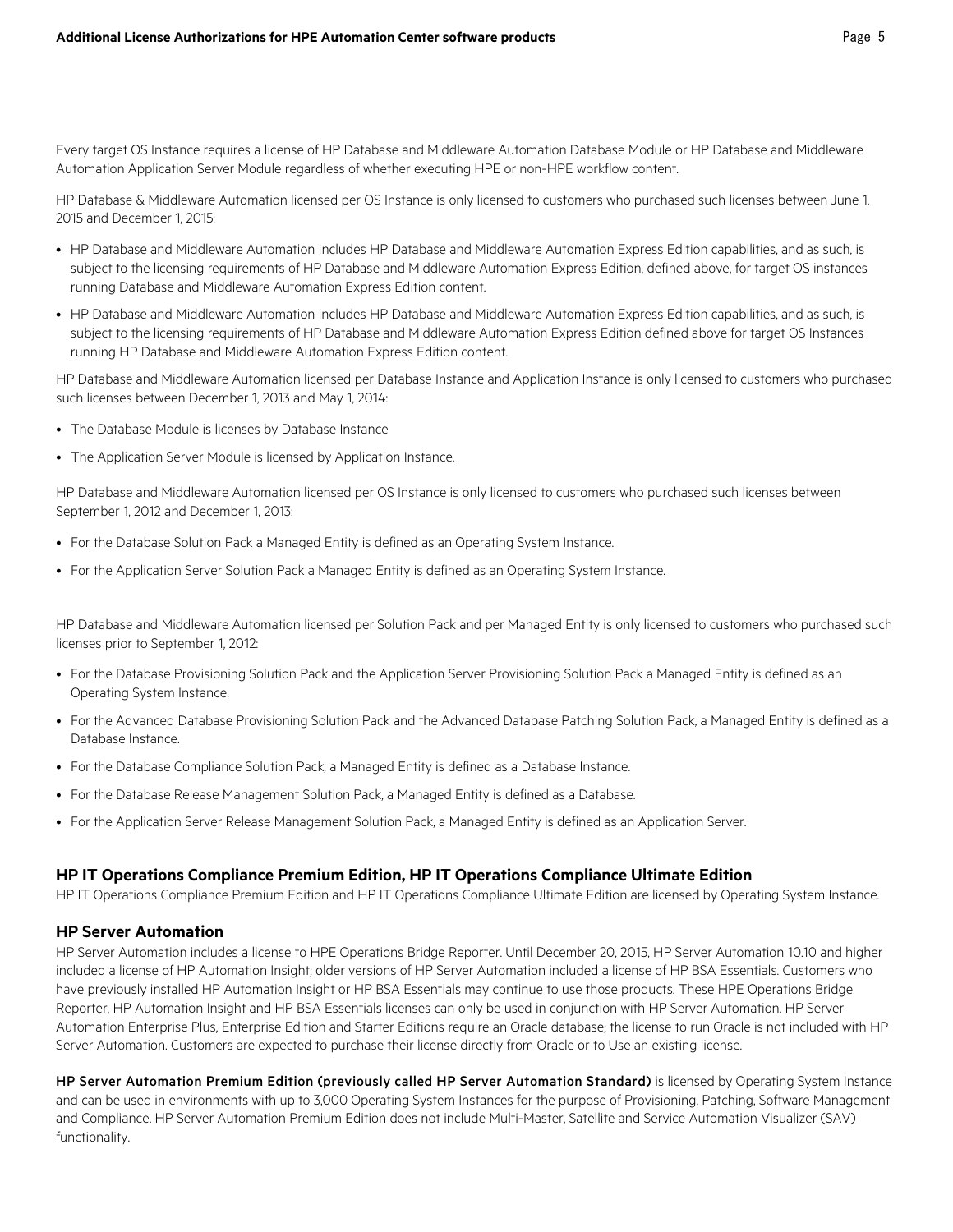HP Server Automation Ultimate Edition (previously called HP Server Automation Enterprise Plus) is licensed by Operating System Instance. Multi-Master, Satellite and Service Automation Visualizer (SAV) functionality are included in HP Server Automation Ultimate Edition and are licensed by OS Instance and are limited to Use with the same HP Server Automation Ultimate Edition OS Instance license that it was originally licensed with. In addition, Multi-Master, Satellite and Service Automation Visualizer functionality that is included in HP Server Automation Ultimate Edition is also licensed to Use with previously purchased licenses of the stand-alone versions of HP Server Automation Multi-Master or HP Server Automation Satellite or HP Server Automation Visualizer. The HP Server Automation Ultimate Edition version included in the HP Cloud and Automation Suite Premium Edition does not include the Multi-Master and Service Automation Visualizer functionality as described in this paragraph.

HP Server Automation Enterprise Edition is only licensed per OS Instance to customers who purchased HP Server Automation Enterprise Edition prior to September 1, 2011.

HP Server Automation Starter Edition for Compliance Management is only licensed to customers who purchased HP Server Automation Starter Edition for Compliance Management prior to September 1, 2011. HP Server Automation Starter Edition for Compliance Management is an entry level HP Server Automation package which can be used in environments with up to 1000 Operating System Instances for the purpose of Compliance Management. Users are not entitled to perform Provisioning functions. Customers are entitled to Use other basic features such as global shell, baseline, and security features.

HP Server Automation Starter Edition for Patching and Provisioning is licensed by Operating System Instance and is an entry level HP Server Automation package which can be used in environments with up to 1000 Operating System Instances for the purpose of Patching and Provisioning including operating systems and applications. Customers are entitled to Use other basic features such as global shell, baseline, and security features. HP Server Automation Starter Edition for Patching and Provisioning is only licensed to customers who purchased HP Server Automation Starter Edition for Patching and Provisioning prior to June 1, 2013.

# **HP Application Deployment Manager (previously called HP Server Automation Starter Edition for Application Deployment Manager and HP Server Automation Starter Edition for Application Release Manager)**

HP Application Deployment Manager is only licensed to customers who purchased HP Application Deployment Manager prior to September 1, 2011. HP Application Deployment Manager is a HP Server Automation edition with limited HP Operations Orchestration bundling which can be used for the purpose of Application Deployment Management. Administrative Users are entitled to Use the lowest tier of HP Operations Orchestration, which is limited to 150 Devices, 1 Concurrent User and 1 Workflow Author User licenses.